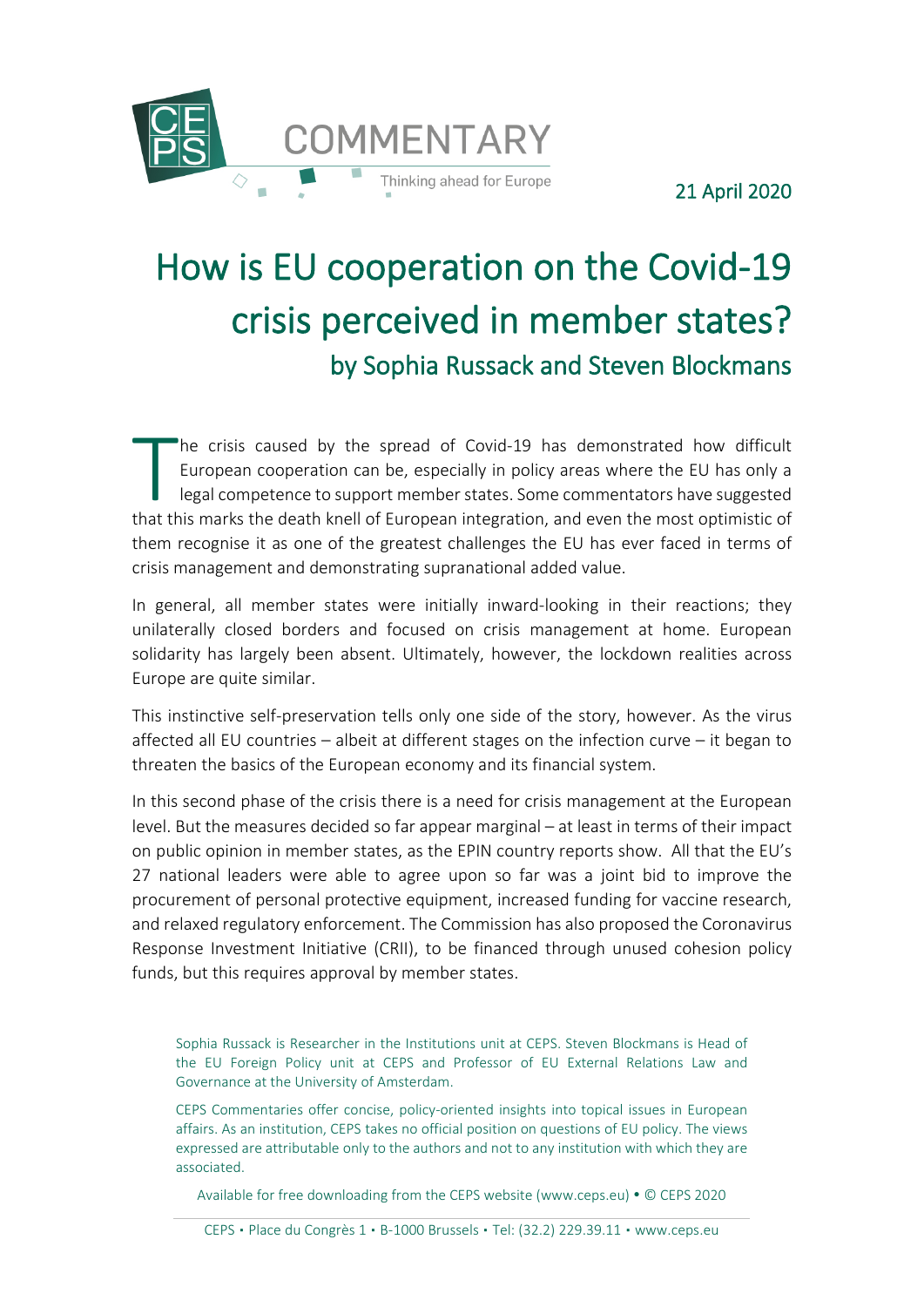The European Commission's proposal to trigger an 'escape clause' in fiscal rules was a foregone conclusion after most finance ministers had already decided they needed to go for unprecedented deficit spending. Similarly, the temporary framework for state aid ratified what member states had already been doing on a large scale, namely to provide companies with sufficient liquidity during the coronavirus crisis.

More importantly – but little noticed– 'Brussels' also set out its guidelines for establishing 'green lanes' to allow the free circulation of goods in the single market, which have helped to reduce border backlogs.

The most important initiative has come from the European Central Bank, which committed up to  $\epsilon$ 750 billion in interventions – equivalent to 7% of GDP – via its Pandemic Emergency Purchase Programme. Discussion on how the EU could contribute to mitigating the fall-out from the crisis for the hardest hit member states has yet to produce concrete initiatives.

In the third phase of the crisis, one in which most member state governments have turned their attention to lockdown exits and economic recovery, acrimonious discussions in the Eurogroup and the Council have centred on whether coronabonds or a fund should be created to issue common debt with a common guarantee. Amid allegations of hypocrisy by the more frugal countries, and a lack of solidarity likely to fuel populist anger in the states that advocate cohesion, the limits of internal solidarity in the eurozone and beyond are being tested. To the point where the Covid-19 crisis has been framed as 'existential' for the EU. It is a 'moment of truth' that will define whether the EU was just a single market or a political project where the human factor is prioritised over economics.

Drawing on the expertise of researchers in our EPIN network, we asked how EU cooperation was perceived in the respective national context. Nineteen institutes from 15 different countries, from a representative cross-section of member states (plus Iceland) responded to our call.

What emerges from our expert poll is a general perception that the EU's response has been too little, too late. However, *what* exactly was expected and *how much* EU involvement was envisaged varies considerably. Here are some key observations.

So far, the Nordic countries have been quite self-sufficient in dealing with the crisis and the EU's involvement has largely been absent from the public debate. How much European coordination is now needed varies across these countries: while Finland demands more EU cooperation, Sweden hardly looks for any communitarian solutions, and Denmark demands more EU involvement in the second phase of the crisis (economic recovery). Overall, the Nordic countries seem to require less steering by the EU than Eastern and Southern EU member states, which have formulated more concrete demands, especially in terms of economic and financial burden-sharing. The fear of a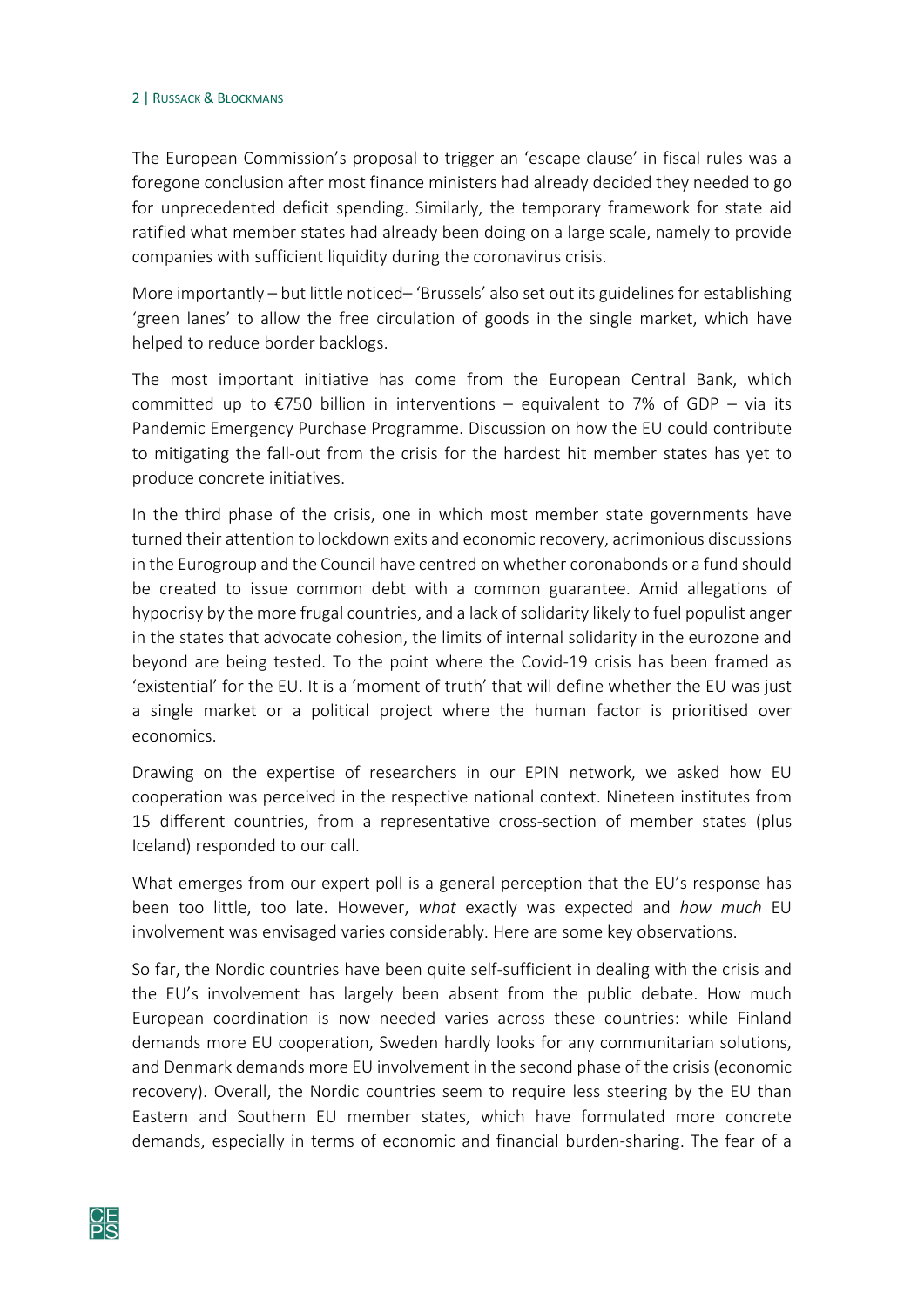post-pandemic financial and economic crisis is acute in Italy and great in Spain, Greece and Eastern member states. In Bulgaria, for example, this is compounded by the fear of neglect or even discrimination against non-eurozone members by the rest of the eurozone. Hence the higher level of expectations of EU actions in those countries.

In many member states, the economic growth potential generated through the process of European integration is perceived as one of the major assets of EU membership. But as economic policy remains very much in the hands of member states, many tensions arise. In Austria, a country that traditionally has concerns about the transfer of additional competences to the EU, the population demands bolder actions in the realm of public health – and even a transfer of the exercise of sovereign powers in this area. This does not extend to economic measures, however. Mutualisation of debt, for instance, remains taboo. It is perhaps revealing that there has been a shift in Germany on this very issue: also against any mutualisation of debt, there are national voices that increasingly demand more solidarity, including in the economic sphere. Not so in the Netherlands, where the government's tough stance against coronabonds is criticised for its lack of empathy and the tone of the communication, but is otherwise supported by parliament and citizens.

What becomes evident is that the north-south divide that emerged during the economic and financial crises a decade ago is still ominously present. It is true that the current situation is different: all countries are affected and the spread of the virus is no single member state's 'fault'. Nevertheless, the massive gap between debtor and creditor states on questions about the need and nature of supporting EU measures, in particular to prop up unsustainable levels of public debt in Italy, whose populist-led government seems unwilling to engage in fundamental reform, has stirred up the dangerous sentiment that EU membership might only be beneficial in times of prosperity.

The crisis has demonstrated how crucial are the four freedoms of the internal market. Many countries struggle to function without the free movement of labour and goods across Europe. The rapid and uncoordinated closure of borders affected some more than others, especially the geographically peripheral ones and/or those that rely on the remittances of posted workers, such as the Baltic states, Bulgaria and Romania. The coordinated travel restrictions on the EU's external borders also impacted non-EU Schengen countries, like Iceland, which deemed this measure to be an unhelpful and desperate attempt to demonstrate EU unity. While the free movement of persons is largely suspended within and across borders for the moment, there is great interest in keeping the other freedoms alive, as far as possible. For this reason, the Commission's 'green lanes' effort to ensure the flow of goods is appreciated.

The initial perception that third countries (mainly Russia and China) were more supportive than the EU and its member states continues to prevail, predominantly in Italy and Greece. The Commission's sanitary initiatives, such as the coordinated EU effort to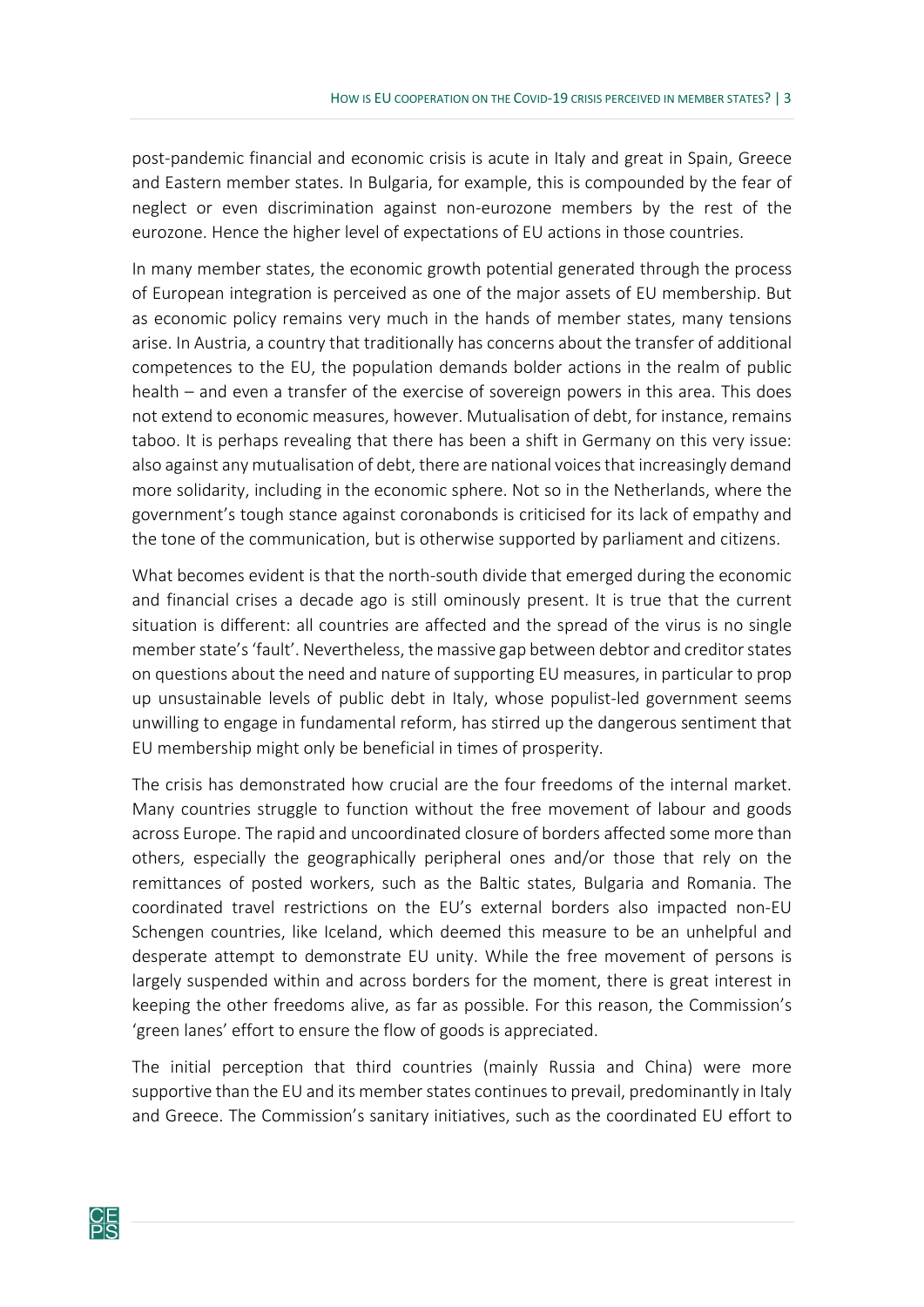produce, procure and distribute vital medical equipment, have so far failed to gain traction in the (geo)political battle of narratives.

What emerges from our expert poll is that citizens' opinions about the EU's crisis response vary greatly. The Czech population, for instance, is generally quite Eurosceptic anyway and this has not changed during the corona crisis. But unlike previous crises, in particular the one over refugees and migration, Czech citizens now expect the EU to take more action. Among the most affected countries, the populations of Italy and Spain feel abandoned by other member states and the EU institutions. Yet public perception in Spain remains largely positive about EU integration, and the Italian population has become increasingly Eurosceptic because of how the corona crisis has been (mis)handled.

What is the post-crisis expectation? That the EU should now take the lead in coordinating exit strategies across Europe. But for this to happen, member states' governments will need to allow the EU institutions to play their role. At the time of writing, it seems that the Commission's Easter efforts in this respect have been impaired by capitals and even regional authorities taking different approaches to the relaxation of their lockdown measures. Such realities might hamper the coordination of future Europe-wide economic recovery efforts. Having an EU approach to easing lockdown restrictions, facilitating labour mobility across borders and widening green lanes could overcome the current and foreseeable restrictions to the free movement of persons and goods. Coordinated solutions of this kind would not only complement national approaches to the exit strategy, but also promote more solidarity between member states. Public support for greater EU competences in dealing with this public health emergency should encourage member state governments to put more energy into finding ways of sharing both the benefits and the burdens of EU membership.

See [here](https://epin.org/wp-content/uploads/2020/04/EU-crisis-response-in-tackling-Covid-19.-Views-from-the-Member-States-5.pdf) for the brief reports of each country survey.

 $rac{\mathsf{CE}}{\mathsf{PS}}$